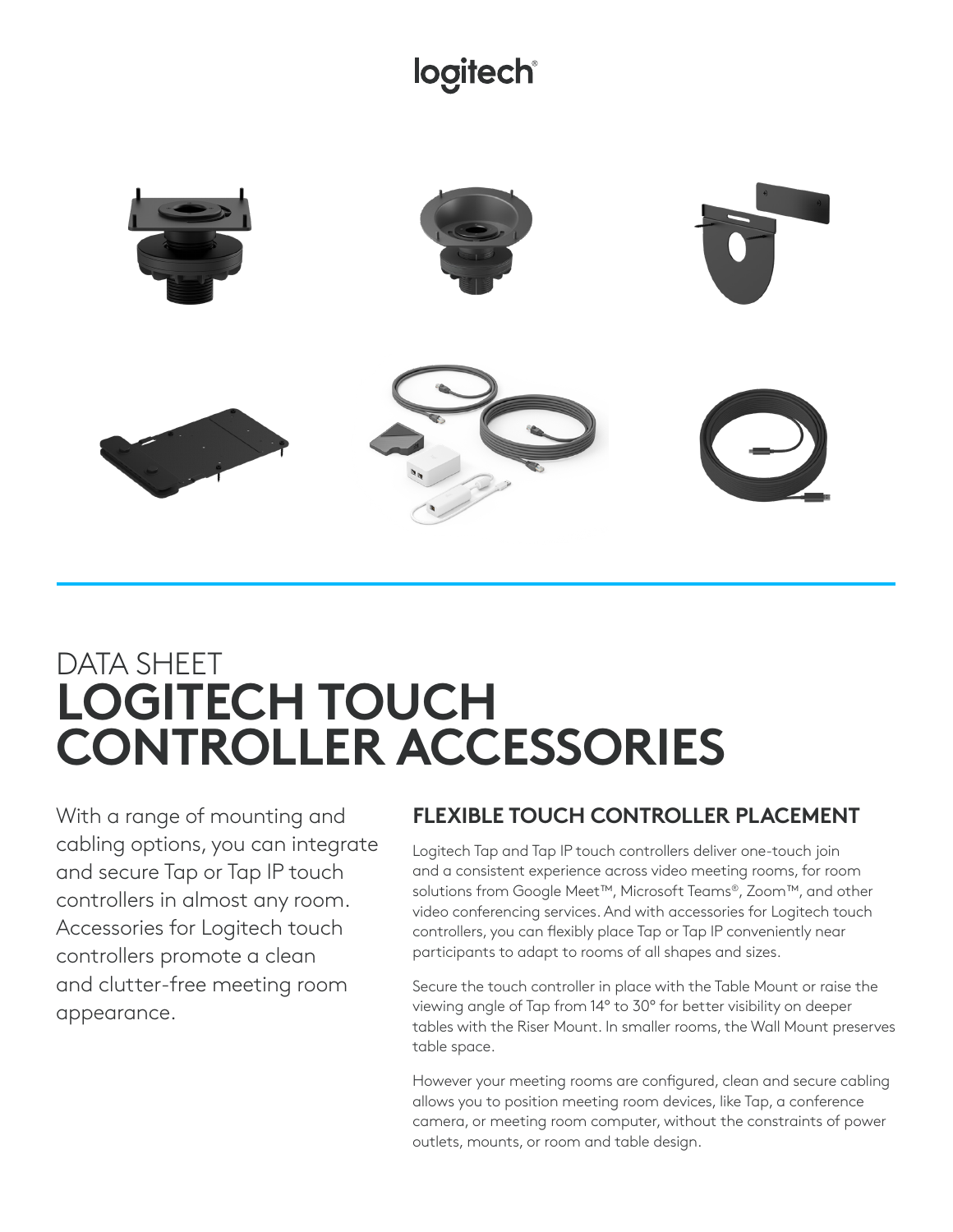







### **TABLE MOUNT**

**Low-Profile with Pivot:** Preserves the touch controller's sleek appearance and 14° screen angle while swiveling 180° for user convenience.

**Fits Most Tables:** Adjusts to tables up to 50mm (2 in) in thickness, and through grommets from 51 - 89mm (2 - 3.5 in) in diameter.

**Cable Management:** Supports down-routing of cables through the grommet for a clean appearance.

#### **Product Dimensions**

Tap with Table Mount 2.4 x 9.6 x 7.0 in 61 x 244 x 179 mm

#### **Compatibility**

Logitech Tap Logitech Tap IP Table Thickness: 0.75 - 2.0 in (20 - 50 mm) Grommet Diameter: 2.0 - 3.5 in (51 - 89 mm)

**Inside the Box** Table Mount Assembly Cable Cinch Documentation

**Warranty** 2-year limited hardware

**Part Number** 939-001811

**Product Information** www.logitech.com/tap-table-mount

### **RISER MOUNT**

**Low-Profile with Pivot:** Elevates the touch controller to a 30° screen angle for better visibility in larger rooms, while swiveling 180° for user convenience.

**Fits Most Tables:** Adjusts to tables up to 50mm (2 in) in thickness, and through grommets from 51 - 89mm (2 - 3.5 in) in diameter.

**Cable Management:** Supports down-routing of cables through the grommet for a clean appearance.

#### **Product Dimensions**

Tap with Riser Mount 2.4 x 9.6 x 6.9 in 102 x 244 x 174 mm

#### **Compatibility**

Logitech Tap Logitech Tap IP Table Thickness: 0.75 - 2.0 in (20 - 50 mm) Grommet Diameter: 2.0 - 3.5 in (51 - 89 mm)

#### **Inside the Box** Riser Mount Assembly Cable Cinch Documentation

**Warranty** 2-year limited hardware

**Part Number** 952-000080

**Product Information** www.logitech.com/tap-riser-mount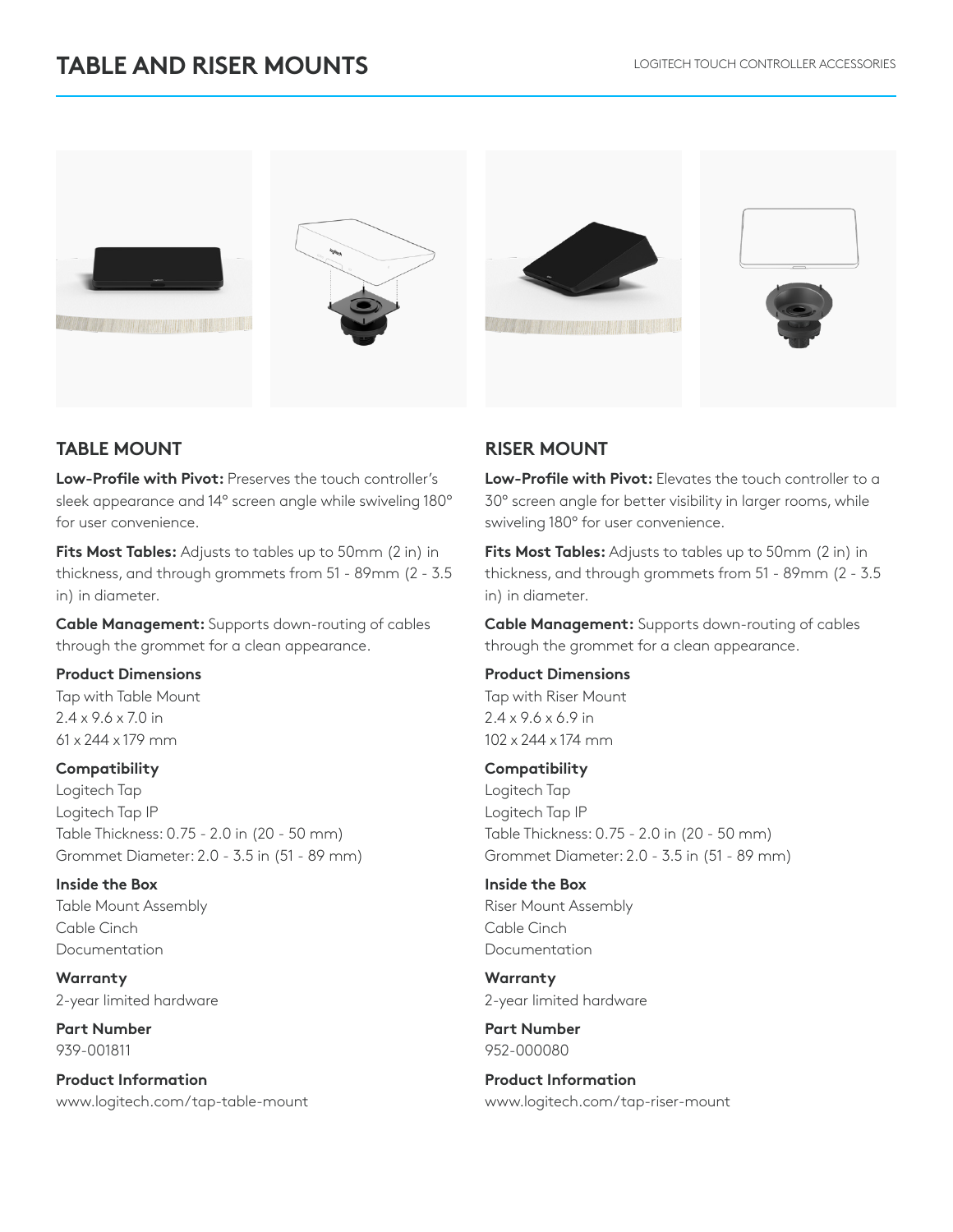## **WALL AND PC MOUNTS**



#### **WALL MOUNT**

**Flush Mounts to Any Wall:** The plate and cleat construction adds virtually no thickness for a sleek appearance.

**HDMI Cable Cinch:** Hang an HDMI cable for easy access when deployed with applications that support wired content sharing.

**In-Wall Cabling:** Supports the touch controller's rear and bottom cable exits so you can route cabling either within or down the wall.

#### **Product Dimensions**

Tap with Wall Mount 2.3 x 9.6 x 7.0 in 58 x 244 x 179 mm

**Compatibility**

Logitech Tap Logitech Tap IP

**Inside the Box** Wall Mount Assembly (plate and cleat)

HDMI Cable Clip Mounting Hardware Documentation

**Warranty** 2-year limited hardware

**Part Number** 939-001817

**Product Information** www.logitech.com/tap-wall-mount



For room solutions equipped with a mini PC or Google Meet compute system, add a PC Mount to secure the computer out of sight and out of harm's way.

**Cable Retention:** Two-piece cable retention clamp relieves strain and keeps USB, HDMI, power, and network cables tight and secure.

**Fits Most SFF PCs:** Robust steel mount fits small form factor (SFF) computers, Google Meet compute systems, and mounting plates with a 75mm or 100mm VESA pattern.

**Hideaway Design:** Includes hardware to mount a PC behind a display on the wall, or beneath a table.

**Product Dimensions** PC Mount with Cable Retention Clamp 1.02 x 6.46 x 9.84 in 26 x 164 x 250 mm

**Compatibility** Small form factor (SFF) computer with 75 x 75 mm or 100 x 100 mm VESA pattern

**Inside the Box**

PC mount VESA Mounting Plate Cable Retention Clamp Mounting Hardware Documentation

**Warranty** 2-year limited hardware

**Part Number** 939-001825

**Product Information** www.logitech.com/pc-mount